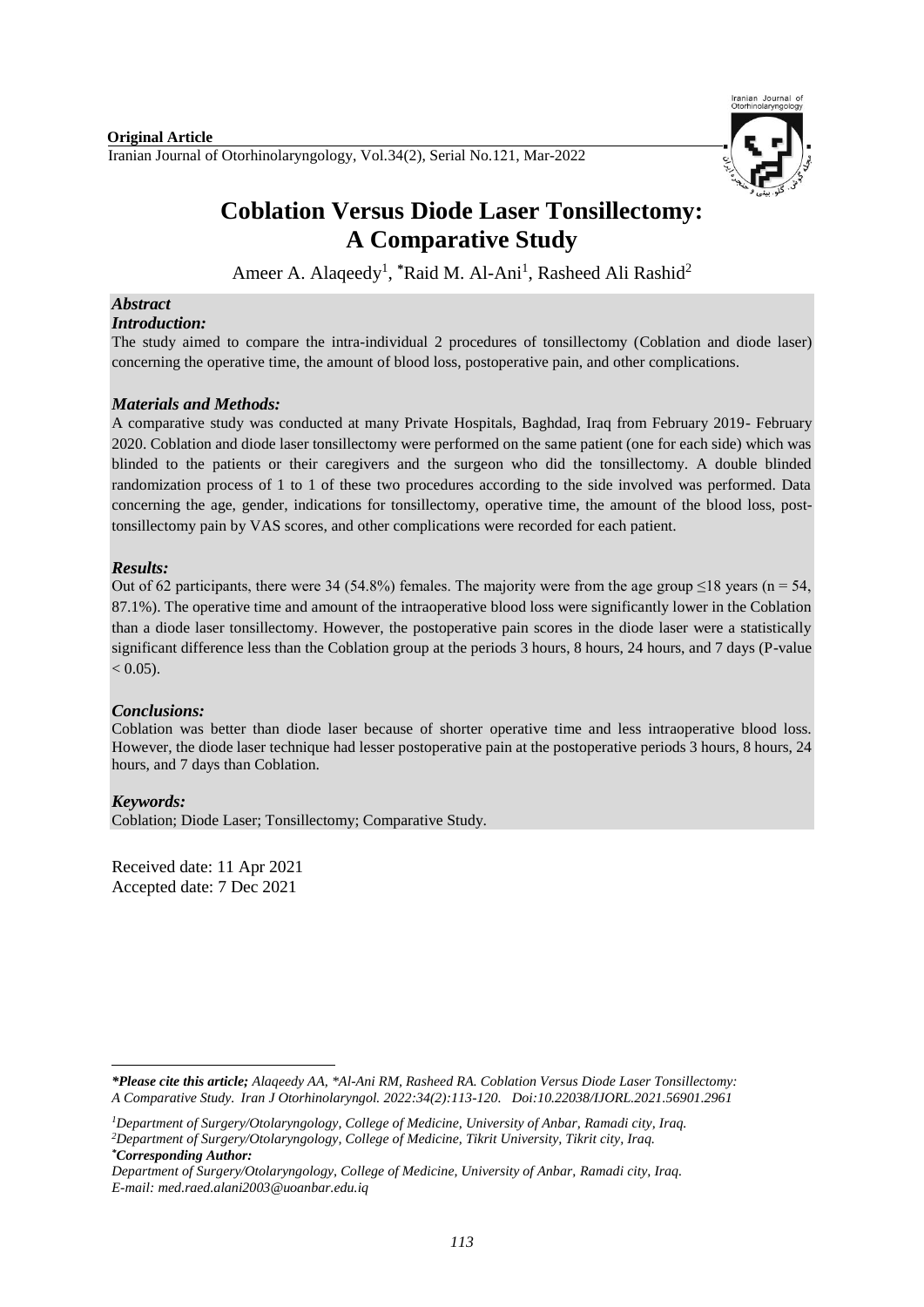## *Introduction*

One of the most common operations in the field of otolaryngology is a tonsillectomy, which is most commonly indicated in cases of recurrent tonsillitis or obstructive upper airway due to tonsillar enlargement (1,2). Conventional dissection tonsillectomy is considered a gold standard procedure for a long period (3). Tonsillectomy is performed on both children and adult populations. Although, the procedure is common but still carries significant complications particularly postoperative pain and bleeding. There are many surgical methods of tonsillectomy used in daily practice, without consensus among otolaryngologists on the best procedure (4).

The drawback of the conventional dissection tonsillectomy is an open postoperative wound that heals by secondary intention with its sequel of postoperative pain and bleeding. Therefore, otolaryngologists use many other procedures for removal of the tonsils such as laser, electrocautery, Coblation, radio-frequency, monopolar or bipolar diathermy, and harmonic scalpel (5).

The term Coblation is derived from controlled ablation. It was first discovered by Hira V. Thapliyal and Philip E. Eggers (6). It depends on radiofrequency energy. It passes through an isotonic sodium chloride and creates a plasma field. As a result, free sodium ions are dissociated, and able to destroy the intercellular bonds and hence dissociation of the tissues. This process is achieved at a lower temperature (60-70 $\textdegree$ C) than the electrocautery (400-600 $\textdegree$ C). The cooling effect of the irrigating isotonic saline protects the surrounding tissues from the high heat  $(7.8)$ .

There are various types of lasers have been used in tonsillectomy procedure like CO2, KTP, NDYAG, and diode (9). The advantages of the diode laser are good thermal effect on the perifocal tissues with shallow depth of penetration, thus caries few side effects to the deep tissues. Therefore, it is very useful in the tonsillectomy technique because of low postoperative complications with excellent outcomes (10). There are various investigations compare the various techniques of tonsillectomy (3,5,8,11-13). The aim of these investigations was to find the best method of tonsillectomy concerning the time of the operation, intraoperative blood loss, and the complication rate. However, till now, the otolaryngologists are searching for the ideal way of tonsillectomy. As reported in the literature, two studies investigate the comparison between the Coblation and diode laser tonsillectomy. These were conducted on children, no intra-individual comparison between the two methods, and lastly, the indication for tonsillectomy recurrent tonsillitis in the study by Elbadawey et al. while, the other study the indication for tonsillectomy was not mentioned (14,15). Hence, we aimed to compare the intrapersonal Coblation and diode laser tonsillectomy in pediatrics and adult populations regarding the operative time, intraoperative blood loss, and postoperative pain and complications.

## *Materials and Methods*

This double-blinded randomized controlled trial was conducted at many Private Hospitals, Baghdad city, Iraq. The study covered the period of one year (February 2019 to January 2020). Patients with an age range of 5-40 years, both sexes, and with an indication of tonsillectomy due to recurrent tonsillitis or obstructive tonsillar hypertrophy of grade 4 tonsils according to the Brodsky tonsillar grading scale were enrolled in the study (16). Recurrent tonsillitis means 7 attacks of acute tonsillitis per year, or 5 per year for 2 successive years or 3 per year for 3 successive years. The exclusion criteria included patients with tonsillectomy and other procedures like adenoidectomy, and grommet insertion, previous attack of quinsy, patients who didn't wish to participate in the study, patients with bleeding disorders, and those who lost to follow-up. Detailed information sheets on the nature of the study and the two Coblation and diode laser tonsillectomy that would be used were provided to patients or parents. The enrolled subjects were subjected to the two procedures, one for each side. The patients or parents had not told which method was used for which side, by this, the patient will be as a control for symptoms while the signs of healing were looked for which are different from patient to patient. Neither the authors nor the surgeons who did the operation were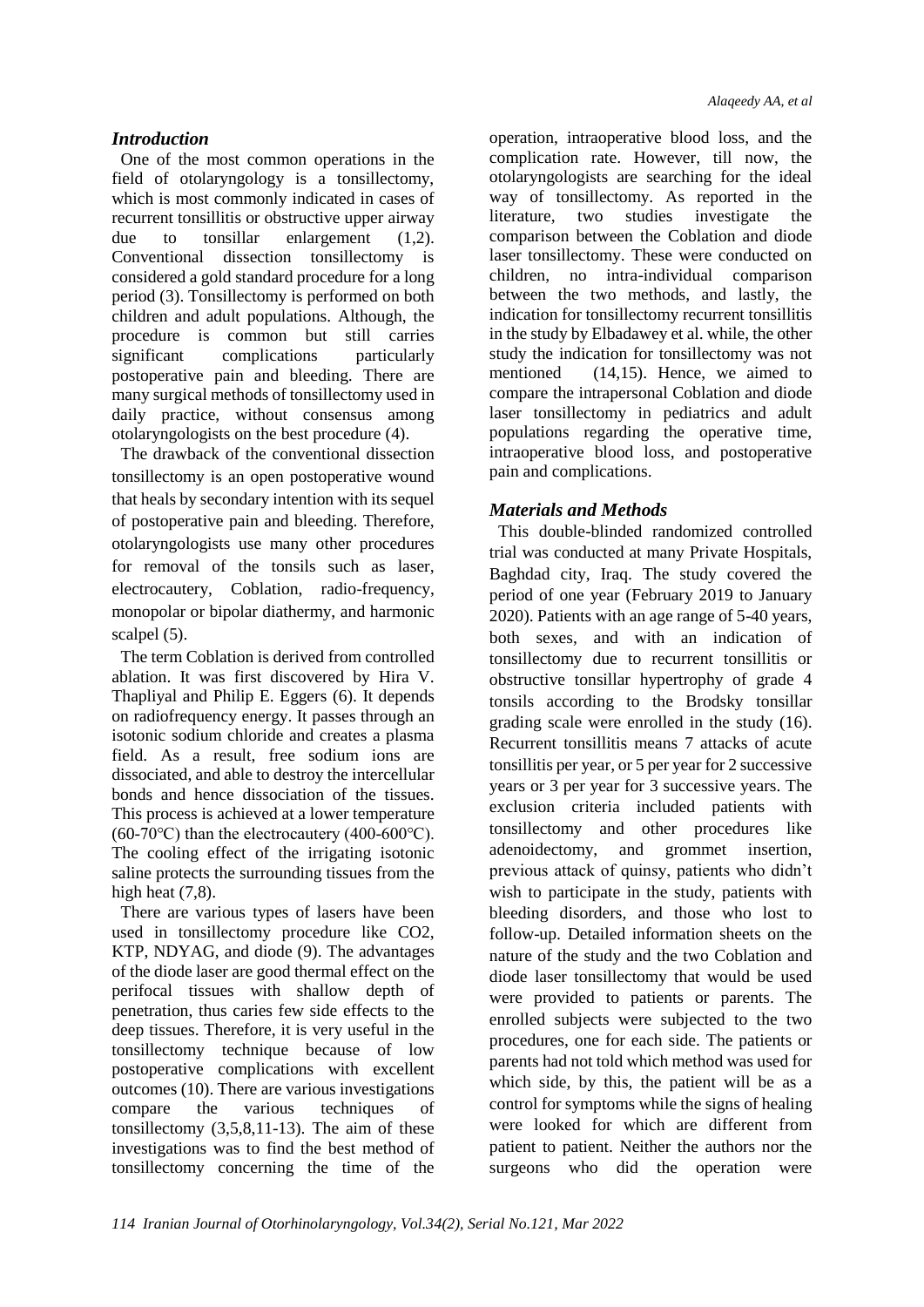participating in the randomization process. The allocation randomization process was carried out using the simple method by adopting the odd numbers of the cases, in which the diode laser tonsillectomy was performed on the right side and the Coblation on the left side, and the opposite is true for even case numbers. This process was carried out by a person who was not involved in the research. Informed consent was taken from the patients or their parents. The current study was approved by the Ethical Approval Committee of the University Of Anbar (reference number 33, 8-4-2021). The current study was carried out according to the good clinical practice guidelines and the ethical information disclosed in the Declaration of Helsinki. We also recorded the time of surgery and amount of blood loss as the size, vascularity, state of inflammation, and adhesion would be more closely correlated in the same person than between two different patients.

## *Sample size*

The calculation of the sample size was depended on similar previous tonsillectomy study (14). To reach a power of 80% and a significance level ( $\alpha$ ) of 0.05, 38 patients were required in each group. Owing to the comparison between the two methods was carried out in the same patient, and the total consecutive patient was 62. Therefore, Coblation tonsillectomy was performed on 31 right and 31 left side, with a similar number for the diode laser tonsillectomy.

## *Surgical method*

All cases had general anesthesia in a supine position with a draping of the whole body exposing only the mouth, then a Boyle –Davis mouth gag was inserted with Draffin suspensors applied. The tonsil was held by tonsil holding forceps and pulled medially, by using either Coblation or diode laser handle, the anterior pillar was incised till reaching the tonsil capsule, then the tonsil dissected till reaching the inferior pole starting from the superior one. In the Coblation tonsillectomy group, we used a Coblator® II system (ENTec, Sunnyvale, California, USA) and the Evac T&A Plasma Wand (ENTec) was used at an intensity setting of 7 for dissection of the tonsils at the subcapsular plane. Bleeding points were secured using an intensity setting of 4 on coagulation mode. In the diode laser tonsillectomy group, a diode laser (980-nm wavelength with a fiber-optic delivery system; CeralasTM D25,  $980 \pm 30$  nm, 25 W, model 003; CeramOptec, Bonn, Germany) was used. The machine was set to 5 W continuous beams for subcapsular dissection. Besides, bleeding points were secured by diode laser. The laser beam was delivered via a 0.6 mm Endostat fiber. Routine precautions for the safety of theatre personnel were followed during the use of the laser. The amount of blood loss was estimated by using standard pieces of gauze which were soaked in normal saline then squeezed then weighed by an electric scale before and after it is used to dry blood oozing from the incision or dissection.

All procedures were performed by well expertise surgeons in the field of the diode laser and Coblation tonsillectomy. The time taken to remove each tonsil was measured by minutes and any complications that occurred during surgery were recorded. After surgery, the patients were kept in the ward, monitored for vital signs and signs of bleeding regularly (sixhourly for 24 hours) then they were discharged home. The two sides were compared for pain in the throat and healing signs at 3 hours, 8 hours, 24 hours, 7 days, and 2 weeks post-operatively. Intravenous and oral paracetamol per body weight was the analgesic used according to the standard pain control regime in all cases given 3 times per day for the first day. Thereafter, the analgesic is used according to the need of the patients. Additionally, prophylactic amoxicillin for the first 10 post-tonsillectomy periods was given for all patients. All patients were seen at 7, and 14 postoperative days in the outpatient clinic.

Pain assessment depends on a 0-10 visual analog scale (VAS) score of pain, the mean  $\pm$  SD was measured for each subject. The VAS was valid and used in the past for the assessment of postoperative pain in children and adults after tonsillectomy (17,18).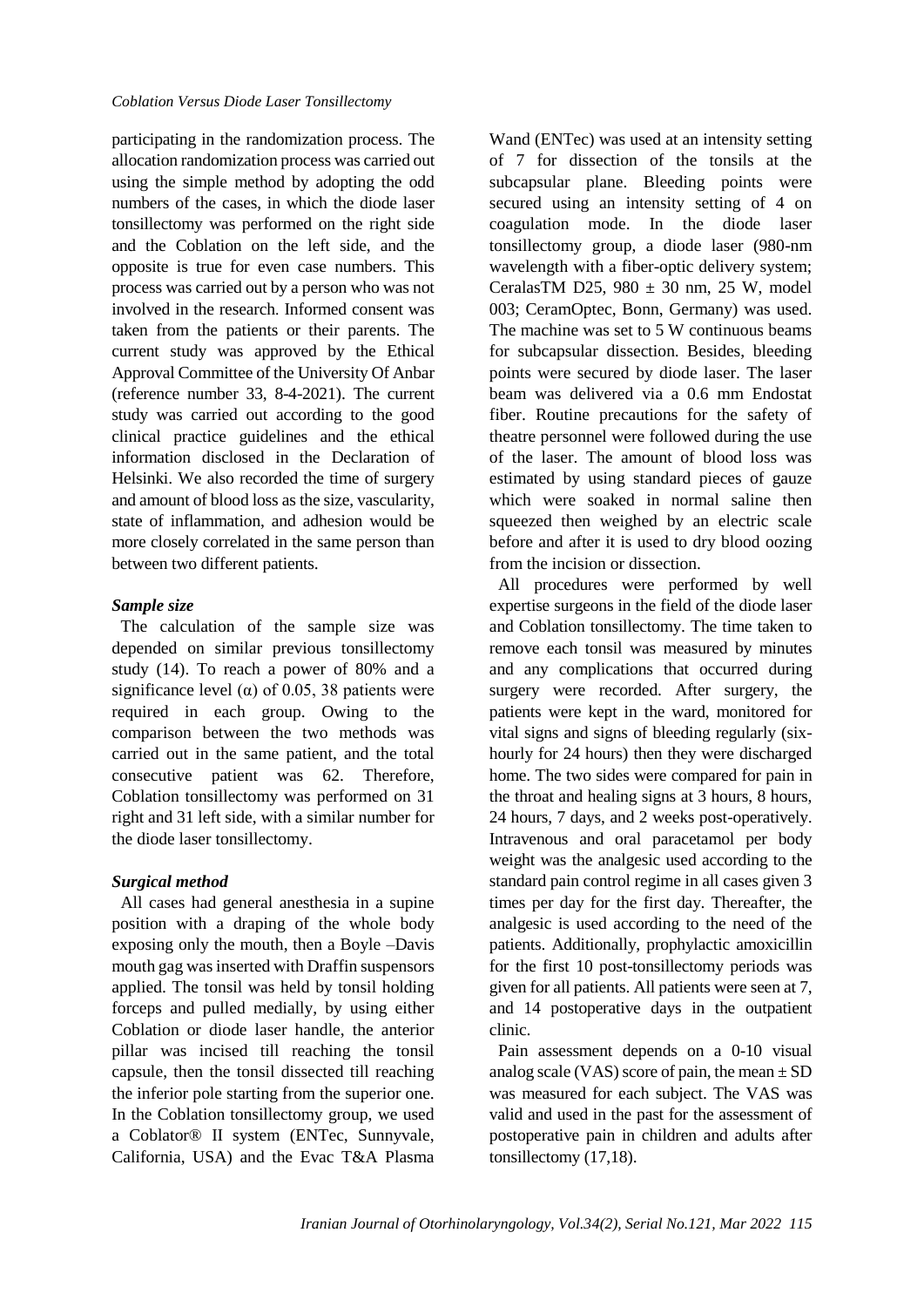The data were entered and analyzed using IBM SPSS version 25 for windows. The categorical variables were presented in a simple table of the frequencies and percentages. Chi-squared test was used to compare the categorical variables between the Coblation and diode laser tonsillectomy. Independent sample T-Test was used to compare the means of the variables. Pvalue at <0.05 considered a statistically significant difference. For the calculation of the clinical effect size, we used Paired Sample *t* Test of the two identical continuous variables to find the means of them plus SD. According to Cohen's equation, the clinical effect size  $=$  (mean 1- mean 2)/SD. If the result is 0.2 means small, 0.5 moderate, and 0.8 large effect.

#### *Results*

Sixty-two patients fulfilled the inclusion criteria and enrolled in the study. The age range of the patients was 8-31 years with a median age was 9 years with an inter quarter range (IQR) 3. The most involved age group was  $\leq 18$  years (n  $= 54, 87.1\%$ ). Females (n=34, 54.8%) out the number of the males  $(n = 28, 45.2\%)$ , with a male/female ratio of 1/1.21 (Table 1).

**Table 1:** The distribution of the 62 patients, with 62 Coblation tonsillectomy on one side and 62 diode laser on other side, according to the age group, gender, and indications for tonsillectomy.

| ے ۔<br><b>Variable</b>       | <b>Tonsillectomy procedures</b> |                      |         |  |
|------------------------------|---------------------------------|----------------------|---------|--|
|                              | Coblation $N = 62$              | Diode laser $N = 62$ | P-value |  |
| Age groups (years)           |                                 |                      |         |  |
| $\leq$ 18 years              | 54 (87.1%)                      | 54 (87.1%)           | 1.000   |  |
| $>18$ years                  | 8 (12.9%)                       | 8 (12.9%)            |         |  |
| Gender                       |                                 |                      |         |  |
| Males                        | 28(45.2)                        | 28(45.2)             | 1.000   |  |
| Females                      | 34(54.8)                        | 34(54.8)             |         |  |
| Indication for tonsillectomy |                                 |                      |         |  |
| Recurrent infection          | 40(64.5)                        | 40(64.5)             |         |  |
| Tonsillar enlargement        | 22(35.5)                        | 22(35.5)             | 1.000   |  |

Recurrent infection comprises  $64.5\%$  (n = 40) of the tonsillectomy indications Table 1. No statistically significant differences were found between the Coblation and diode laser tonsillectomy regarding the age groups, gender, and indication of tonsillectomy (P-value = 1.000). The mean operative time for Coblation and diode laser tonsillectomy was 10.39 minutes  $\pm$  2.059 and 11.61 minutes  $\pm$  2.228 respectively with a statistically significant difference between the two groups (P- value  $=$ 0.002). Besides, there was a statistically significant difference between the two groups  $(P - value = 0.003)$  regarding the amount of the mean blood loss  $(21.61 \text{ ml } \pm 3.973 \text{ for }$ Coblation and 23.87 ml  $\pm$  4.287 diode laser tonsillectomy). The mean VAS of pain at the 3, 8, 24 hours, 7 days, and 2 weeks for the Coblation group were  $8.71 \pm 0.857$ ,  $8.45 \pm 0.953$ , 7.24±0.824, 0.31±0.841, and 0.10±0.564 respectively, while in the diode laser group  $8.10\pm0.918$ ,  $7.97\pm0.923$ ,  $6.65\pm0.832$ 0.03±0.178, and 0.03±0.178 respectively. Besides, the mean VAS of pain was statistically significantly less in the diode laser than the Coblation group at the first 4 postoperative periods (P-value  $< 0.05$ ). While there was no statistically significant difference between the 2 groups at the 2 weeks postoperative period (Pvalue  $= 0.392$ ) Table 2. There were a moderately clinically significant (clinical effect size≥0.5) of all statistically significant differences parameters between the two methods of tonsillectomy a part from the postoperative pain at 7 days had a small clinically significant (clinical effect size  $= 0.4$ ). There were no postoperative primary or secondary bleeding or other complications in all patients. At 2 weeks follow-up visit, the tonsillar fossae of all patients were completely healed without sloughing and necrotic tissues.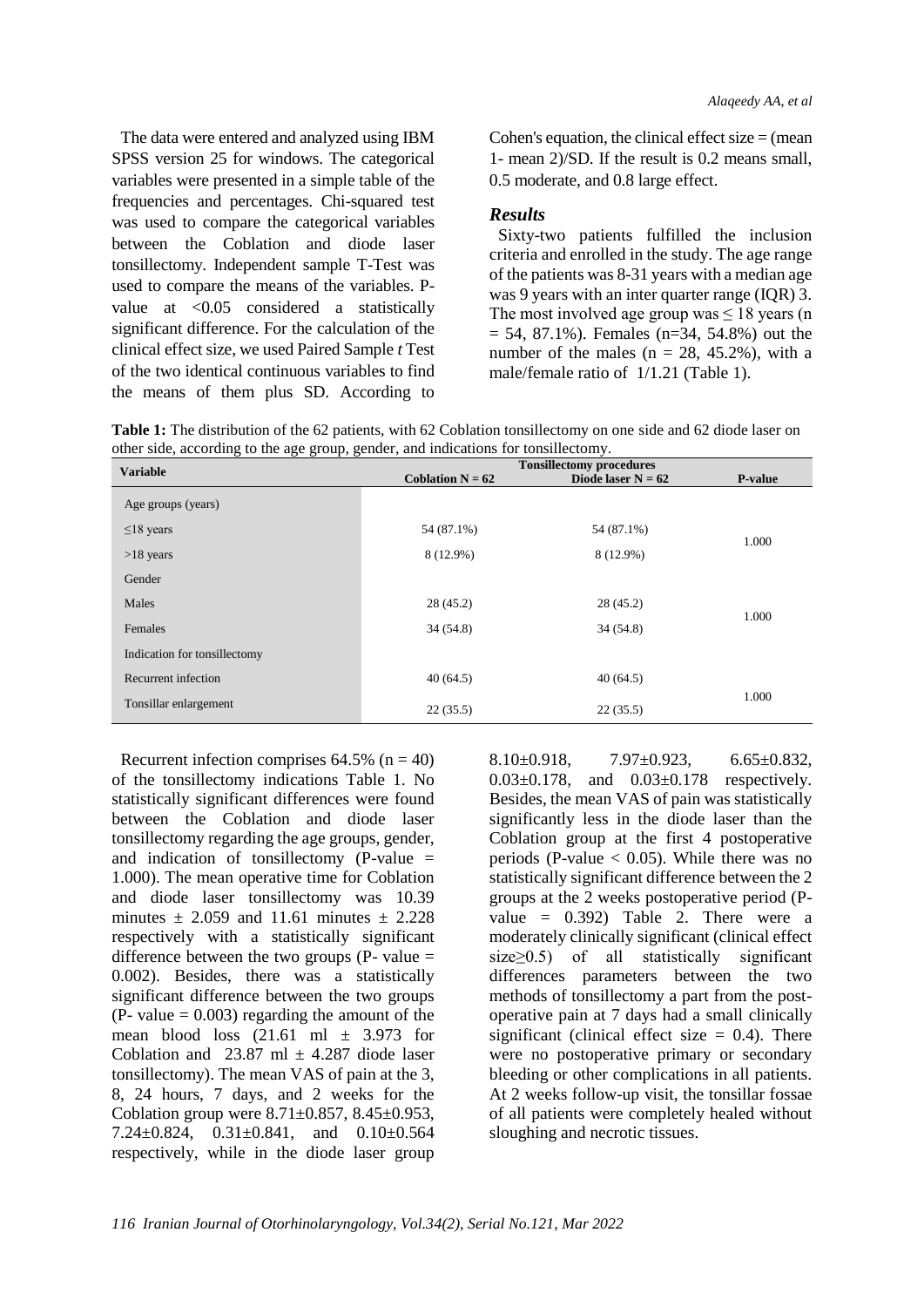#### *Coblation Versus Diode Laser Tonsillectomy*

| <b>Variable</b>     | <b>Tonsillectomy</b> |                  | <b>P-value</b> | <b>Clinical effect size</b> |
|---------------------|----------------------|------------------|----------------|-----------------------------|
|                     | <b>Coblation</b>     | Diode laser      |                |                             |
| Mean operative time | $10.39 \pm 2.059$    | $11.61 + 2.228$  | 0.002          | 0.6                         |
| Mean blood loss     | $21.61 \pm 3.973$    | $23.87 + 4.287$  | 0.003          | 0.5                         |
| Post-operative pain |                      |                  |                |                             |
| 3 hours             | $8.71 \pm 0.857$     | $8.10\pm0.918$   | 0.000          | 0.5                         |
| 8 hours             | $8.45 \pm 0.953$     | $7.97 \pm 0.923$ | 0.005          | 0.5                         |
| 24 hours            | $7.24 \pm 0.824$     | $6.65 \pm 0.832$ | 0.000          | 0.6                         |
| 7 days              | $0.31 \pm 0.841$     | $0.03 \pm 0.178$ | 0.013          | 0.4                         |
| 2 weeks             | $0.10\pm0.564$       | $0.03 \pm 0.178$ | 0.392          | ----                        |

| Table 2: The relationship between the type of operation and the mean operative time, mean blood loss, and mean |
|----------------------------------------------------------------------------------------------------------------|
| VAS scores of the post-operative pain at different periods in 62 patients.                                     |

## *Discussion*

Despite tonsillectomy is one of the most common surgical procedures performed by an otolaryngologist through various techniques, postoperative bleeding and pain remain complications of this operation. The otolaryngologists try to practice and compare different procedures of tonsillectomy to achieve the best way regarding the shorter operative time with less blood loss, avoidance of intra and postoperative complications including mainly post-tonsillectomy hemorrhage and pain. We aimed to compare the diode laser and Coblation tonsillectomy both in children and adults. The strength of the study was the use of both procedures in the same patient (Coblation on one side and diode laser on the other side) to lessen the bias. Similar studies used 2 methods of tonsillectomy in the same patient (11,19). The study revealed that the Coblation was better than the diode laser method regarding the shorter operative time and less blood loss during the procedure. However, the diode laser was superior to the Coblation tonsillectomy concerning postoperative pain.

Although Coblation and laser tonsillectomies are relatively new techniques, if one compares them with the cold steel dissection method, they have gained popularity in the otolaryngology practice owing to the advancement in the technology of their machines.

In Iraq, few randomized controlled trials studied the comparison between the cold steel dissection method with CO2 laser (20), Coblation and bipolar diathermy (12), and Coblation versus dissection method (21). This study was the first study in Iraq compared the diode laser and Coblation tonsillectomy in children and adults.

 Powell et al. in 1997 studied the effect of radiofrequency on the tissue of the tongue in animal models, both in vitro and in vivo. They concluded that radiofrequency can reduce the volume of the tongue in a perfect and controlled way (22). Since that time, many otolaryngologists start the use of Coblation tonsillectomy in their daily clinical practice (5,12,19,23). The outcomes were good in studies involving a small size of patients (19,23). Moreover, many randomized controlled studies comparing the Coblation with other techniques of tonsillectomy revealed the superiority of this kind over other procedures regarding the operative time, amount of intraoperative blood loss, and postoperative pain (14,15), Basu et al. study reported that harmonic scalpel tonsillectomy is better than Coblation in the following Parameters; operative time, intraoperative blood loss volume, and postoperative bleeding (5). Accordingly, the study is considered this method as an advanced way of tonsillectomy. Other studies reported equivocal results with other procedures.

In a study from China by Zhou et al.(13), they compare retrospectively the Coblation (300 patients) with Coblation and tie tonsillectomy (215 patients) in the adult population regarding the operative time, blood loss during the procedure, post-tonsillectomy pain and complications, and full recovery and return to normal activities. The study concluded that the Coblation tonsillectomy alone was statistically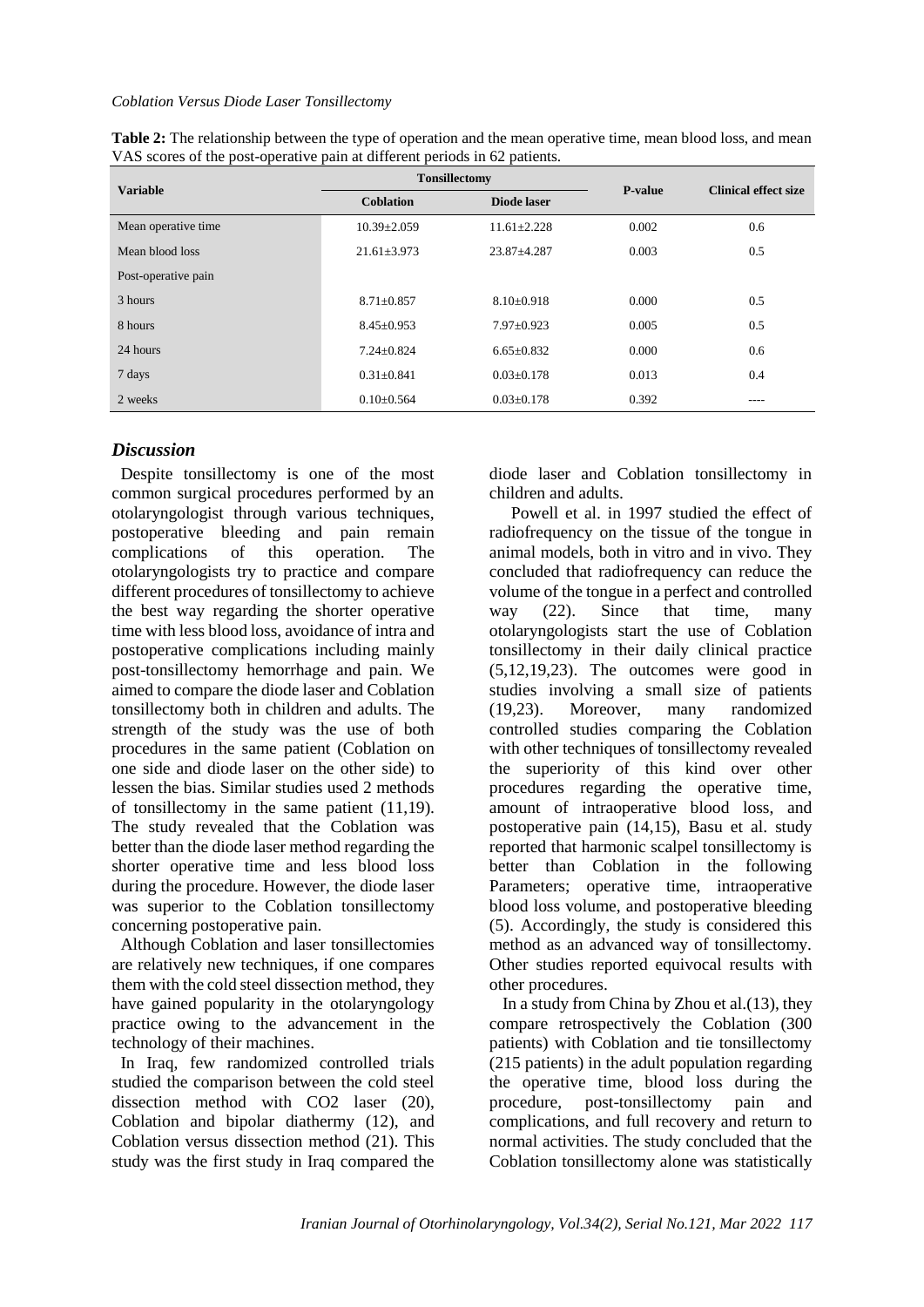significantly superior to Coblation with tie regarding all the above-mentioned parameters except post-tonsillectomy bleeding, Coblation with a tie was significantly less post-operative bleeding than Coblation tonsillectomy alone.

A recent systematic review study by Ahmed and Arya (24) reviewed 15 randomized controlled trial articles that studied tonsillectomy by laser or other procedures. They reported that the majority of laser tonsillectomy was performed by CO2 laser (n=665, 60.3%), followed by potassium-titanylphosphate (KTP) laser (n=238, 21.6%), and the least diode laser (n=199,18.1%). While, tonsillectomies performed by other techniques were 792 (64.7%) by cold dissection, 238 (19.4%) by diathermy, and 194 (15.8%) by Coblation method. They concluded that there is an overall improvement in laser tonsillectomy in comparison with other techniques and this may be due to increased familiarity with laser surgeries and increment in the number of laser centers across the globe. However, our study revealed that the Coblation tonsillectomy was better than the diode laser regarding the operative time and blood loss volume during surgery. The better results of Coblation in comparison with diode laser in operative time and intraoperative blood loss may be attributed to the larger probe size of the Coblation handle with a wider surface area of effect concerning the diode laser handle. Similar findings were observed in previous studies (14,15). But the results of our study (significantly lower VAS scores of postoperative pain in diode laser in comparison with Coblation technique) in contrast to the above-mentioned studies concerning postoperative pain. The significantly less postoperative pain at least in the first postoperative week with diode laser may be due to the precise cut with less necrotic tissues and less damage to surrounding structures.

A recent study by Kumar et al. (25) reported that the operative time and bleeding during surgery were significantly low for CO2 laser in comparison with the cold steel dissection tonsillectomy group. Pain score was comparable in early post-operative days but was high towards the end of the first week. Our results revealed that the pain scores were significantly less in the laser group in the first 7 days post-tonsillectomy in comparison with

Coblation (P-value  $< 0.05$ ). While at 2 weeks, there was no statistically significant difference  $(P-value = 0.392)$  between the two groups. This may be attributed to two causes, firstly, the laser has a desensitizing effect on the cut ends of the nerve fibers in the few postoperative days, thereafter, the pain sensation is increased. Secondly, the thermal effect of the laser needs more time to heal, in addition to the formation of a thick slough in the tonsillar area with possible late-onset of contraction and pain (26). Of note, secondary infection may occur beneath the thick slough layer with the increased chances of the development of secondary hemorrhage. Therefore, it is suggested to use a prophylactic antibiotic in the posttonsillectomy period by many researchers to avoid such complications.

Post-tonsillectomy bleeding (primary or secondary) is a major complication of tonsillectomy with variable incidences (0.95%- 7.8%) among previous investigations (2,5,8,14,27). The difference in these incidences may be attributed to the following; type of tonsillectomy, primary or secondary bleeding, children or adult patients, and whether an antibiotic is used as prophylactic or not. Many investigations have observed different incidences of delayed posttonsillectomy bleeding between children and adults, with more incidence in adults than children (2,8). Fortunately, our study didn't report a case of post-tonsillectomy bleeding. This may be an incidental finding.

The parameters in defining the improvement of tonsillectomy operation are shorter operative time, less intraoperative blood loss, low incidence of primary or secondary posttonsillectomy bleeding, less postoperative pain, and early recovery and return to usual activities. Despite, many researchers studied these parameters among various tonsillectomy methods (12-14,19), there is still no consensus about the best method of tonsillectomy. Therefore, the following factors should be taken into consideration when choosing the tonsillectomy procedure; availability of devices and instrumentations, the experience of the surgeon, preference of the patients or parents, and the cost of the procedure.

There were a moderately clinically significant effect (clinical effect size  $\geq$  0.5) of all statistically significant differences parameters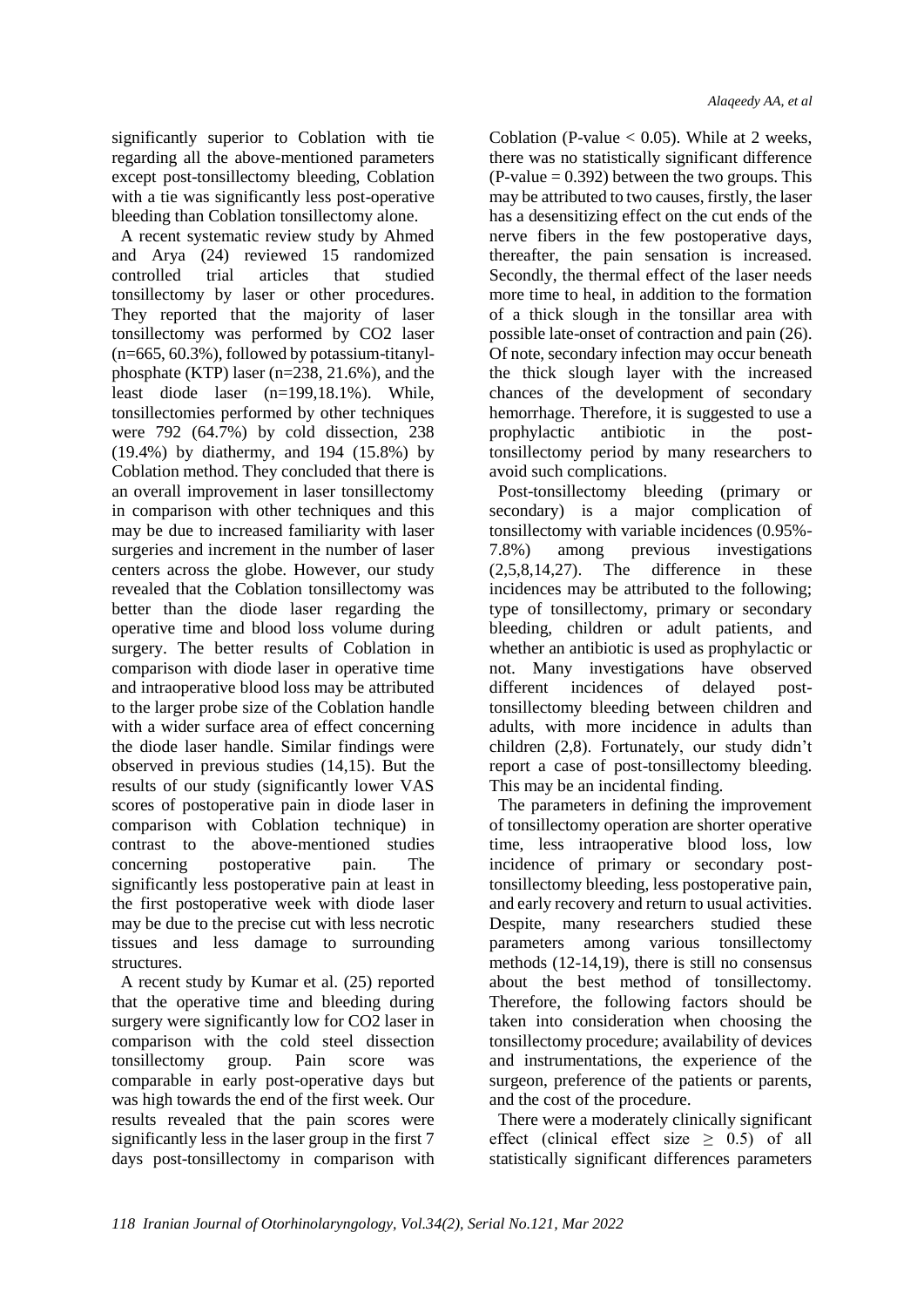between the Coblation tonsillectomy and diode laser tonsillectomy a part from the posttonsillectomy pain at 7 days had a small clinically significant effect (clinical effect size  $= 0.4$ ). Therefore, we suggest further study on a large sample size to get a large clinical effect size.

Although the current study tried to avoid result bias by comparing the two sides of the same patient still it did not bypass the intrapersonal differences in size, fibrosis, and blood supply between the two tonsils of the same patient. This actually cannot be overcome and may have some effect on the results but the arbitrary selection of the sides may minimize this effect. The difference among surgeons efficacy in performing the tonsillectomy by diode laser and Coblation can make some bias in the cases. Even this is minimal as they were high standard consultants in the field, it is considered another limitation of the study. The Wong–Baker FACES® pain scale is a valid test for the assessment of the post-tonsillectomy pain in children and was used in previous studies (14). However, we used VAS for postoperative pain evaluation owing to the studied cases were comprised of adults and children. Anyhow, this is the third limitation of the study because the majority of our patients were children.

Even though the time in preparing the 2 devices didn't take into consideration when calculating the operative time in the current study, it had a drawback on the patients as it prolongs the total operative time with its risk of anesthesia. Therefore, we don't advise using 2 techniques of tonsillectomy in the same patient in daily clinical practice as here we used them for research purposes.

## *Conclusion*

The study revealed that the Coblation tonsillectomy was better than the diode laser concerning the operative time and amount of intraoperative blood loss. However, the diode laser had significant low postoperative pain VAS scores in the first 7 days postoperatively. The current study found that there was a moderate clinical effect size for all parameters except the pain score at the 7 post-operative day (small clinical effect size). Owing to the above three mentioned limitations of the current study, the results cannot be generalized.

## *References*

**1.** Windfuhr JP, Toepfner N, Steffen G, Waldfahrer F, Berner R. Clinical practice guideline: tonsillitis II. Surgical management. Eur Arch Oto-Rhino-Laryngology. 2016;273(4):989–1009.

**2.** Al-Ani RM. Post-tonsillectomy bleeding: Incidence and risk factors running title: PTB: Incidence and risk factors. IRAQI JOURNALOF COMMUNITY Med. 2012;25(3).

**3.** Pinder DK, Wilson H, Hilton MP. Dissection versus diathermy for tonsillectomy. Cochrane Database Syst Rev. 2011;(3).

**4.** Burton MJ, Doree C. Coblation versus other surgical techniques for tonsillectomy. Cochrane database Syst Rev. 2007;(3).

**5.** Basu S, Sengupta A, Dubey AB, Sengupta A. Harmonic scalpel versus coblation tonsillectomy a comparative study. Indian J Otolaryngol Head Neck Surg. 2019;71(4):498–503.

**6.** Thiagarajan B. Coblation Tonsillectomy our experience. Otolaryngol online J [Online]. 2014; 4(1.5).

**7.** Derkay CS, Maddern BR. Innovative techniques for adenotonsillar surgery in children: introduction and commentary. Laryngoscope. 2002;112(S100 S100):2.

**8.** Belloso A, Chidambaram A, Morar P, Timms MS. Coblation tonsillectomy versus dissection tonsillectomy: postoperative hemorrhage. Laryngoscope. 2003;113(11):2010–3.

**9.** Sayin I, Cingi C. Recent medical devices for tonsillectomy. Hippokratia. 2012;16(1):11.

**10.** Sedlmaier B, Bohlmann P, Jakob O, Reinhardt A. Outpatient diode laser tonsillotomy in children with tonsillar hyperplasia. Clinical results. HNO. 2010;58(3):244–54.

**11.** Kassab AN, Ahmed MR, Saber M, Mekawy S. Comparative intraindividual ablative tissue effects of diode laser 980 nm versus radiofrequency in tonsillar hypertrophy management. ACTA Otorhinolaryngol Ital. 2019;39(3):150.

**12.** Saeed HI, Emin A, Yaseen MA, Saleh AM. A comparative study between coblation and bipolar electrocautery tonsillectomy in children. Zanco J Med Sci (Zanco J Med Sci). 2019;23(1):81–9.

**13.** Zhou X, Xu A, Zhen X, Gao K, Cui Z, Yue Z, et al. Coblation tonsillectomy versus coblation tonsillectomy with ties in adults. J Int Med Res. 2019; 47(10):4734–42.

**14.** Elbadawey MR, Hegazy HM, Eltahan AE, Powell J. A randomised controlled trial of coblation, diode laser and cold dissection in paediatric tonsillectomy. J Laryngol Otol. 2015;129(11):1058–63.

**15.** Matin MA, Sabur MA, Azad MAK, Islam MN. Coblation versus Diode Laser Tonsillectomy in Children: A Randomized Controlled Trial. Bangladesh J Otorhinolaryngol. 2017;23(2):140–5. **16.** Brodsky L. Modern assessment of tonsils and